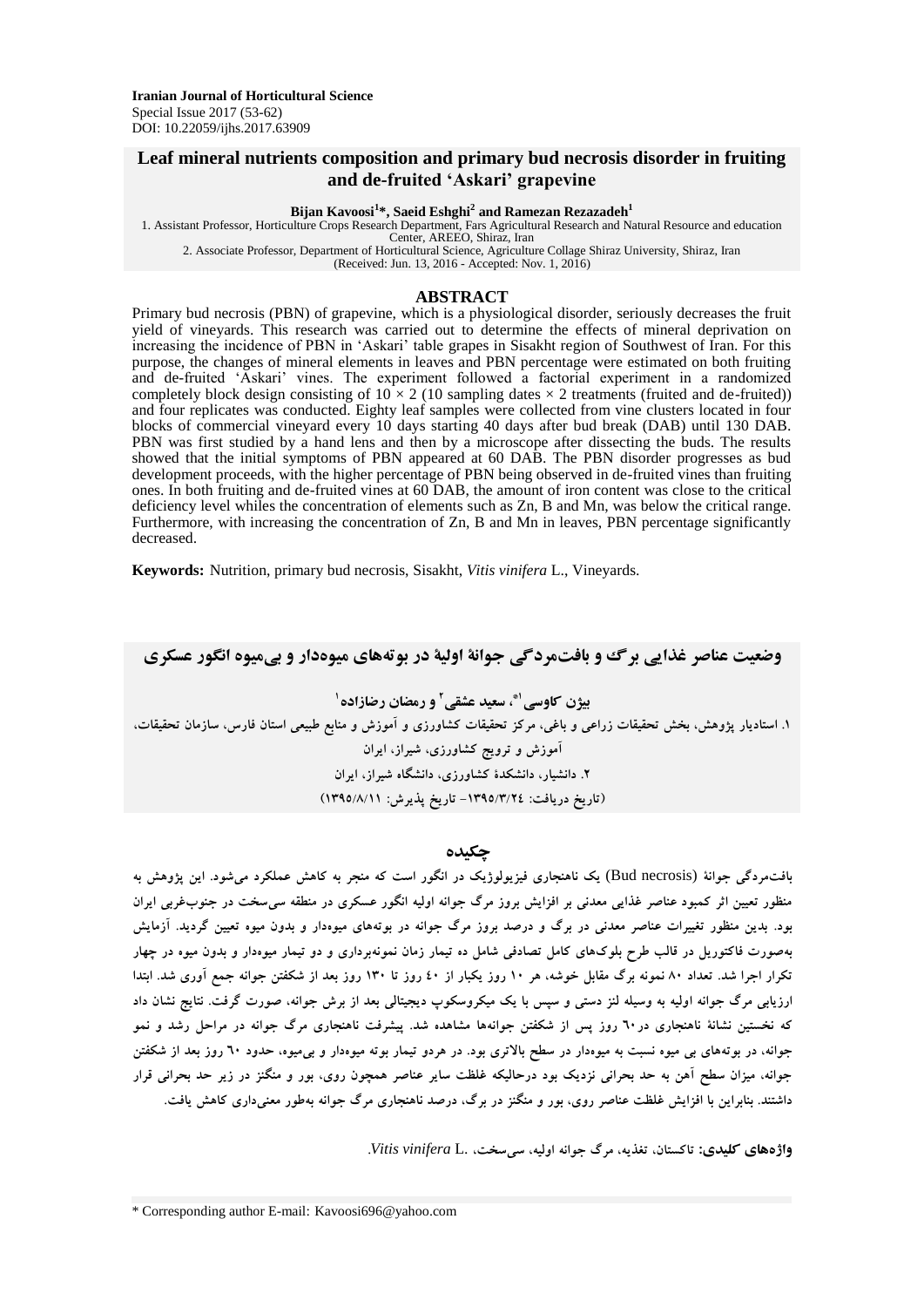## **Introduction**

Grape (*Vitis vinifera* L.) is considered as one of the most important fruit crops of Iran which is produced in different climates from temperate to tropical. Iran has been ranked as the  $9<sup>th</sup>$  largest producer of grape with 2.2 million tons of fruit in 2012 (FAO, 2012). Unfortunately, the production value per area is relatively low due to poor cultural practices such as improper application of macro and micro nutrients, inadequate information for site and cultivar selection and complicated soil conditions (Bains, *et al*. 1981). In many parts of Iran, vineyards soils are calcareous which decreases the availability of micronutrients and exposes the vines to severe nutritional disorders. Primary bud necrosis (PBN) is a serious problem in some vineyards of Iran, and 'Askari' as important table grapes seems susceptible to PBN (Kavoosi, *et al*. 2012). Grapevines have compound buds containing primary (the most productive), secondary and tertiary buds; under normal conditions just primary bud grows. Whenever primary bud is damaged, secondary or in some cases tertiary buds break and grow. As a result of damages to such buds the bud break will decreases and the number of fruitful shoot and consequently the yield per vine are significantly reduced.

Mineral nutrition directly or indirectly affects the quantity and quality of bunches in table grapes. Lack of certain nutrient elements in plants also causes nutritional disorders that are similar to necrosis. For instance, deficiency of boron usually kills cells in meristematic regions (Collier & Tibbetts, 1983). Researchers have investigated the relationship between mineral nutrients and flower bud formation in different fruit species (Hartmann, *et al*, 1966; Priestely, 1977; Golomp & Goldschidt, 1981). Stressful conditions during flower bud formation may cause malformation and reduce bunch numbers in the following spring. This includes nutritional deficiency or excess and water stress (Jackson and Lombard, 1993; Srinivasan & Mullins, 1981). In addition to mineral nutrient deficiencies, overly vigorous vines might be expected to have high PBN (Dry & Coombe, 1994; Lavee *et al*., 1981; Wolf & Warren, 1995) because of actively growing shoot tips that are strong photosynthetic sinks. Carbohydrate resources and mineral nutrients preferentially go to the growing tips rather than to the buds and fruit bunches (Candolfi- Vasconcelos & Koblet, 1990).

Naito *et al*. (1987) observed equal amounts of the mineral nutrients in strong and weak shoots of 'Kyoho' as well as shoots of BN-resistant cultivars such as 'Delaware' and Muscat Bailey A' 25, 40 and 57 days after bud break. They reported that the levels of boron in the lateral buds of 'Kyoho' grape had no correlations with BN. The relationship between micronutrient status in fruiting and de-fruited vines with bud necrosis, which is a serious problem in some vineyards in Iran and all over the world, is unclear. Therefore, the objective of this study was to evaluate the changes in leaf micronutrient contents of fruiting and de-fruited vines in relation to PBN incidence in table grape 'Askari'.

## **Materials and methods**

The experiment was conducted on Askari' table grape in Sisakht region  $(30^{\circ}, 51', 57'' \text{ N}; 51^{\circ}, 27', 24'' \text{ E}, 2200 \text{ m})$ above sea level) Southwest of Iran in 2007-2008. The average annual precipitations are 676.7mm. The temperature ranges from -7.8 °C to 35.3°C. The average minimum and maximum temperature in growing season was  $13 \text{ °C}$  and  $29.5 \text{ °C}$ .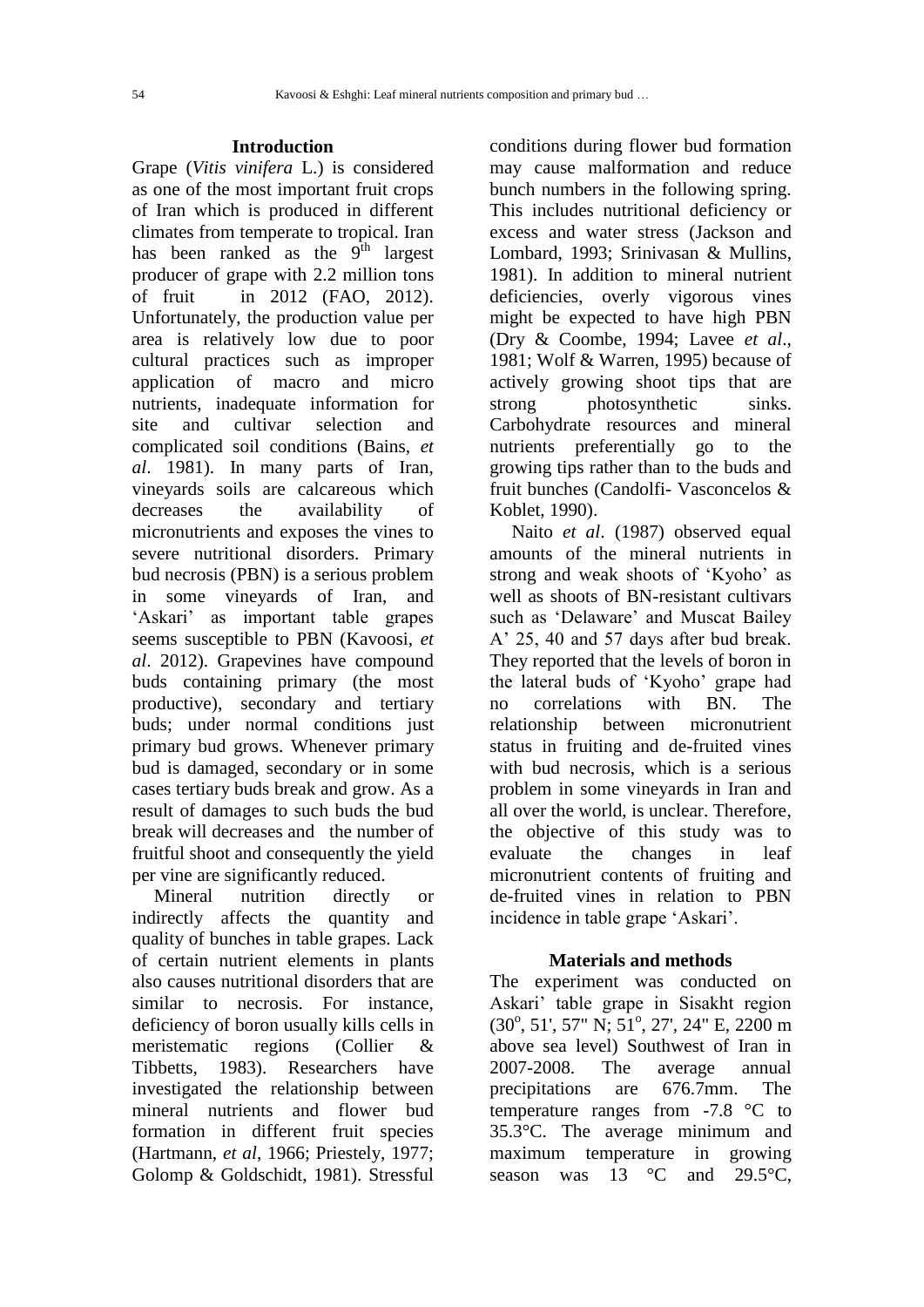respectively. The vines were 18 years old grown on their own roots, trained as a head system, and spaced  $2.5 \times 3$  m. They were pruned as spur pruning leaving 60 buds on each vine. The experiment followed as factorial in randomized completely block design consisting of two factors (10 date of sampling  $\times$  2 treatments of fruited and de-fruited) with four replications. The selected vines (40 vines) were divided in two groups; the first group was left intact while in the second group all flower clusters were removed on appearance on the shoots. All cultural practices were uniformly used across blocks following standard instructions.

Composite soil samples were taken, air-dried, ground and passed through a 2 mm sieve to obtain the needed soil fractions for determining physical and chemical soil properties. Texture was determined by Bouyoucos hydrometer method (Day, 1965) after dispersing soil with sodium hexametaphosphate. Electrical conductivity (EC) was measured on a 1:2.5 ratio extract with an EC meter and expressed as  $ds/m^{-1}$ . The pH was measured potentiometrically in water and in  $1M$  CaCl<sup>2</sup> at the ratio  $1/2.5$ soil water and soil - CaCl<sup>2</sup>. Organic carbon was determined by wet oxidation method of Walkley and Black (Nelson**,**  1982) and converted to organic matter (OM) by multiplying by a factor of 1.724. Kjeldahl method (Bremner, 1982) was employed to determine total nitrogen.

Concentration of soil nutrients (Phosphorus and Potassium) were used to calculate the soil nutrients from concentration basis to an amount or nutrient stock basis (soil P and soil K stocks) based on the procedure that Enideg (2008) described. The method used for the determination of the elements (Fe, Zn, B, Mn, Mo and Cu) in soil solution was the atomic absorption spectrophotometer (Varian Model Spectra 400 Plus) (table 1).

Eighty leaf samples composed of twenty leaf samples from fruiting and de-fruited vines in four blocks were taken from the opposite of the cluster.

Also all samples were taken opposite to the clusters or node 3 to 12 at 10 days intervals starting 40 days after bud break (DAB) until 130 DAB and transported in perforated paper bags to the laboratory of Department of Horticulture, Shiraz University. The sample surfaces were dried with clean blotting papers, placed in paper bags, and dried in a forced-air oven at 70°C for 72 hours. The dried samples were ground in a stainless steel Wiley mill. The oven-dried-ground samples were wet digested in a mixture of nitricperchloric acids  $(HNO<sub>3</sub>:HClO<sub>4</sub> (4:1))$ and K, Ca, Mg, Fe, Mn, Zn and Cu concentrations in the digest were quantified by Atomic Absorption Spectrophotometry (Varian Model Spectra-400 Plus) (Ulger *et al*. 2004).

| Depth                                                                | EC      | T.N.V   | pH      | Saturation percentage | Texture |         | Organic carbon |  |  |
|----------------------------------------------------------------------|---------|---------|---------|-----------------------|---------|---------|----------------|--|--|
| (cm)                                                                 | (ds/m)  | $(\%)$  |         | (S.P.%)               |         |         | (O.C.%)        |  |  |
| $0 - 30$                                                             | 1.5     | 28.75   | 7.2     | 78.6<br>$CL-L$        |         |         | 3.5            |  |  |
| 30-60                                                                | 1.5     | 37.5    | 7.4     | 48.3                  | $CL-L$  |         | 0.78           |  |  |
| Continued table 1. Physical and chemical soil properties of Vineyard |         |         |         |                       |         |         |                |  |  |
| Depth                                                                | N       | P       |         | B                     | Fe      | Zn      | Cu             |  |  |
| (cm)                                                                 | $(\% )$ | (mg/kg) | (mg/kg) | (mg/kg)               | (mg/kg) | (mg/kg) | (mg/kg)        |  |  |
| $0 - 30$                                                             | 0.33    | 80      | 2320    | 0.17                  | 10.4    | 0.73    | 0.69           |  |  |
| $30 - 60$                                                            | 0.08    | 37.2    | 1070    | 0.22                  | 12.3    | 1.01    | 0.95           |  |  |

Table 1. Physical and chemical soil properties of Vineyard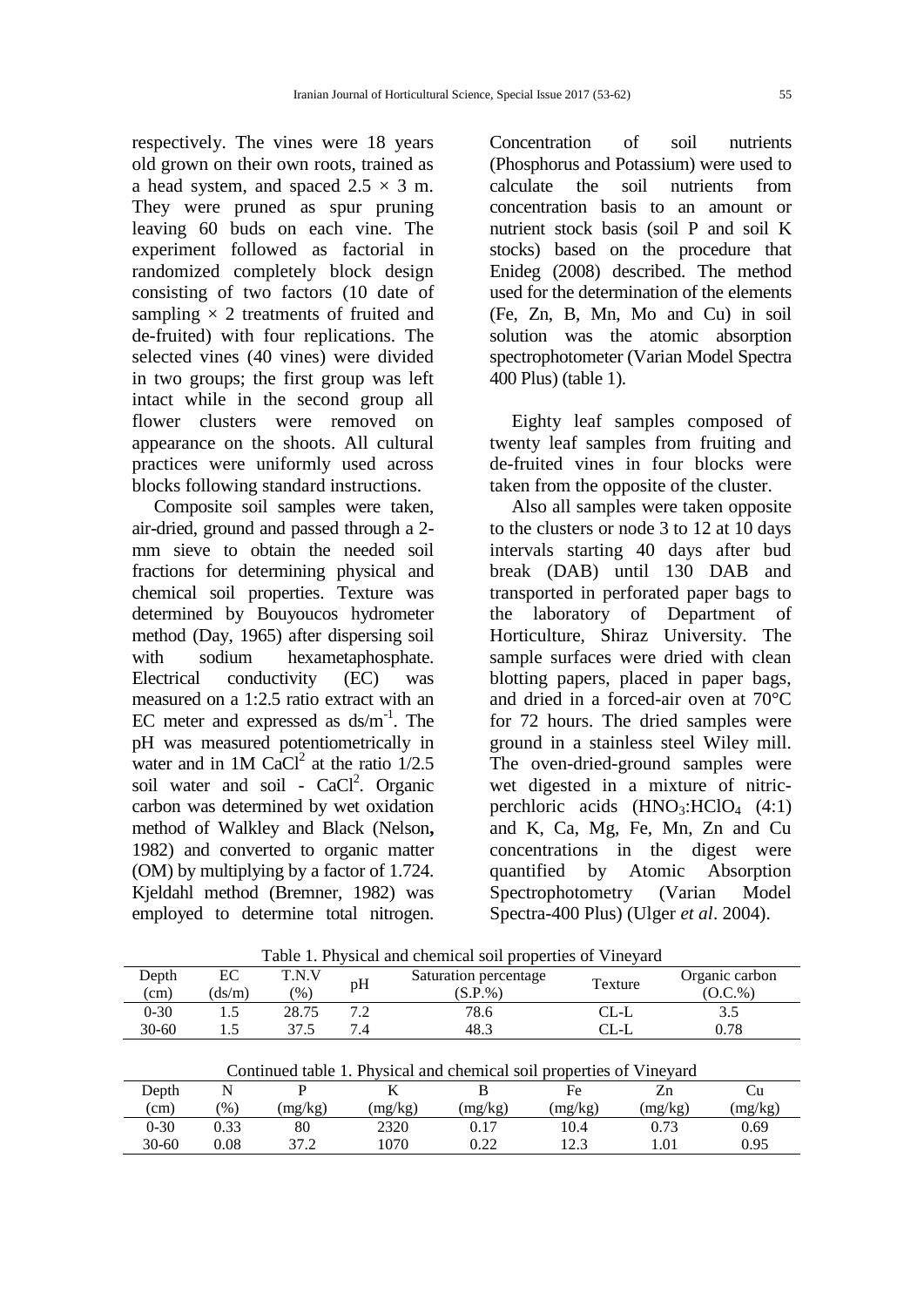Bud samples were taken at 10 days intervals starting 40 DAB until 130 DAB. A 10 x hand lens was applied to check compound bud situation and for taking photos, a digital microscope (Dinolite-AM413T) was used. A damaged bud showing green tissue for the primary, secondary, and tertiary bud were considered normal.

Conversely, a bud with damage shows a Dark/brown discoloration (Figure1). SAS package program (SAS Inc. Raleigh, NC. USA) was used to analyze the data. Means were separated using Duncan's Multiple Range Test at  $p \leq 0.01$ .

**Results and Discussion Micronutrient contents and PBN incidence** Analyses of variance showed that effect of fruiting and de-fruited treatments, Organ type and date of sampling on microelements changes in 'Askari' table grape were significant ( $p \leq 0.01$ ) (Table 2). The results in Figure 2 show that at 40 and 50 DAB there was no symptom of PBN. The first symptoms appeared at 60 DAB and eventually with more bud development, the PBN disorder developed more. The highest PBN was observed at 130 DAB.

PBN percentage was significantly higher in 'de-fruited' vines than in 'fruiting' ones (Figure 3). Interaction effect of sampling date with fruiting status of vines showed that except for 40 and 50 DAB, other sampling dates have higher rate of the PBN in 'de-fruited' vines compared to 'fruiting' ones (Figure 4).



Figure 1. Cross section of a compound bud showing all buds alive (Left), and damaged-primary bud (Right) in 'Askari' grapevine. Primary (P), Secondary (S) and Tertiary (T).

| Table 2. Variance analysis (ANOVA) of the effects of fruiting and de-fruited treatments, organ |  |
|------------------------------------------------------------------------------------------------|--|
| type and date of sampling on microelement levels in 'Ansari' table grape                       |  |

| Source of Variation                    | df             | Mean Square   |                          |                      |             |               |             |  |  |
|----------------------------------------|----------------|---------------|--------------------------|----------------------|-------------|---------------|-------------|--|--|
|                                        |                | Fe            | Z <sub>n</sub>           | B                    | Mn          | Mo            | Cu          |  |  |
| Replication                            | $\overline{2}$ | $322.19^{**}$ | $251.\overline{41}^{**}$ | 319.40 <sup>**</sup> | $14.83***$  | $0.0457^{ns}$ | 230.85**    |  |  |
| Treatment                              |                | 3957.05**     | 196.06**                 | 3428.71**            | $0.2516***$ | $0.0583^{ns}$ | $2.97^*$    |  |  |
| Organ                                  | 2              | 26833.79**    | $336.80^{**}$            | 4930.45**            | $223.05***$ | $0.4424***$   | $293.01$ ** |  |  |
| Date                                   | 9              | 3792.36**     | $184.87***$              | 7362.06**            | $6.04***$   | $0.0895***$   | $128.81***$ |  |  |
| Treatment $\times$ Organ               | $\mathfrak{D}$ | $2933.01$ **  | $52.66$ **               | 4430.10**            | $0.9620***$ | $0.0521***$   | $0.3042***$ |  |  |
| Treatment $\times$ Date                | 9              | $2059.67$ **  | $67.27***$               | 1882.32**            | $2.08***$   | $0.0786^{**}$ | $23.57***$  |  |  |
| Date $\times$ Organ                    | 18             | 4038.24**     | 89.75**                  | 4729.87**            | $4.50**$    | $0.0751***$   | $16.36***$  |  |  |
| Treatment $\times$ Organ $\times$ Date | 18             | 2782.26**     | 63.95**                  | $4136.55$ **         | $2.56$ **   | $0.0780^{**}$ | $20.13***$  |  |  |
| Error                                  | 118            | 1.4680        | $0.1123***$              | $5.2094***$          | $0.0093***$ | $0.0168***$   | $0.5724***$ |  |  |
| C.V(%)                                 |                | 1.87          | 1.77                     | 4.63                 | 4.09        | 5.22          | 5.75        |  |  |

ns, \*, \*\*: Non significantly differenc and significantly differenc at 5 and 1% probability levels, respectively.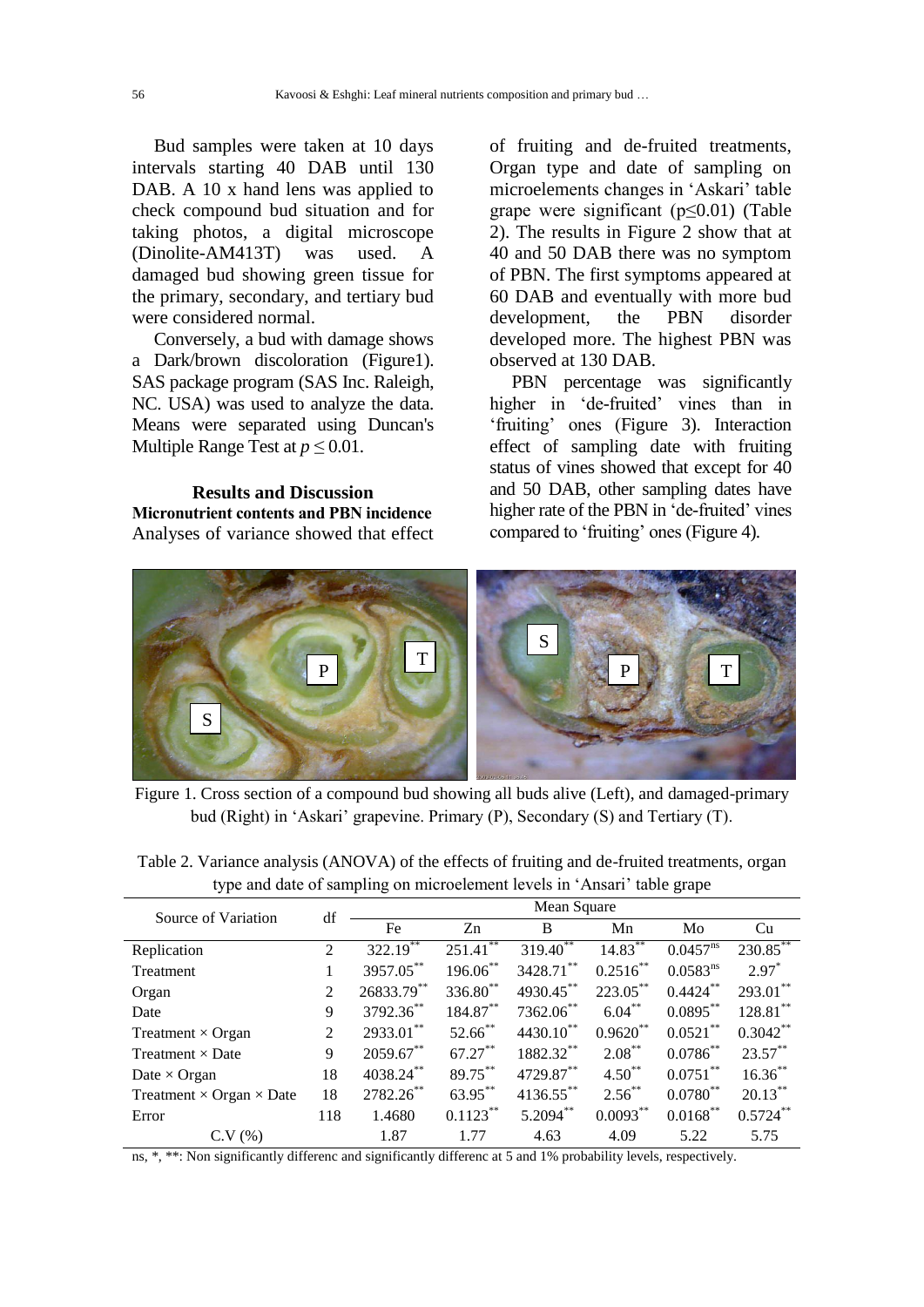

Figure 2. PBN percentage of 'Askari' cultivar at different dates of sampling.



Figure 3. PBN percentage in the fruiting and de-fruited of 'Askari' cultivar.



Figure 4. Interaction of fruiting and de-fruited treatment with date of sampling on the PBN percentage of 'Askari' cultivar.

From the onset of PBN, occurring at 60 DAB, changes in microelements represent the high and low levels of some elements compared to those in normal ranges. In both fruiting and defruited vines at 60 DAB, the amount of Fe was near the critical ranges, but other elements such as Zn, B and Mn were in less than normal level at this time (Table 3).

The overall changes in micronutrients in the fruiting and de-fruited vines, compared to critical range, showed that the iron was greater than the critical range but Zn, B, Mn and Mo were below the normal range during the growing season (Table 4).

Significant correlations between the low levels of Zn, B and Mn with PBN incidence were observed. However, a negative correlation between the decreasing in Zn, B and Mn and the increase in then percentage was observed (Figure 6).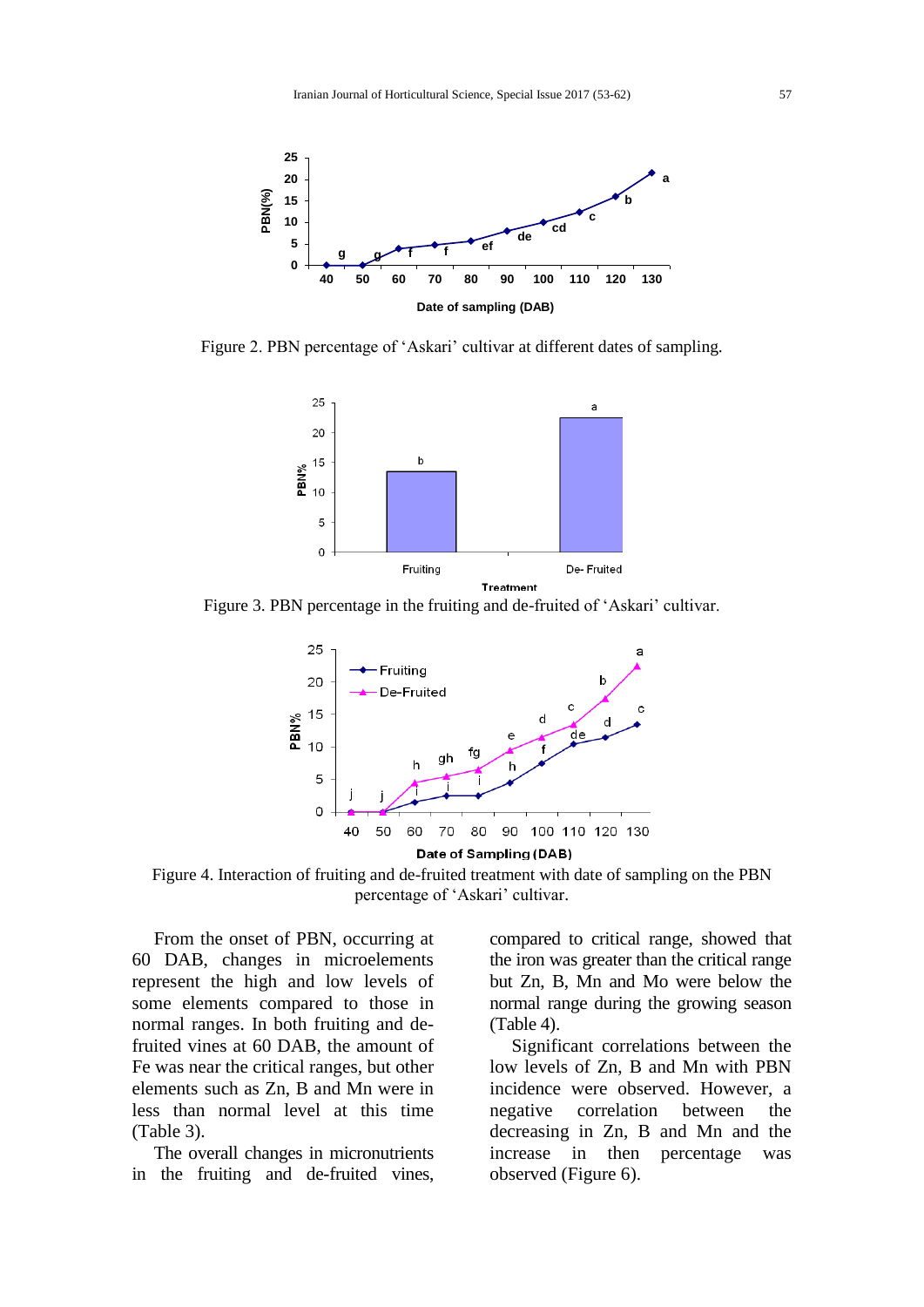There was a correlation between the level of microelements (Zn, B and Mn) and the percentage of PBN incidence. With decrease in the leaf contents of these elements, the percentage of PBN increased (Figure 7).

Table 3. Changes in levels of leaf microelements at 60 DAB in fruiting and de-fruited vines against the critical range in 'Askari' grapevine

| Treatment      | Micro elements |       |       |       |      |      |  |  |
|----------------|----------------|-------|-------|-------|------|------|--|--|
|                | Fe             | Zn    |       | Mn    | Mo   |      |  |  |
| Critical range | 40             | 25    | 30    | 20    | 0.45 |      |  |  |
| Fruited        | 44.5           | 16.32 | 19.42 | 15.59 | 0.18 | 11.8 |  |  |
| De-Fruited     | 42.58          | 14.88 | 18.45 | 14.47 | 0.17 | 12.4 |  |  |

Table 4. Microelements changes in fruiting and de-fruited vines in comparison to leaf analysis critical range in 'Askari' grapevine

| Treatment      | Micro elements |       |       |       |      |       |  |  |
|----------------|----------------|-------|-------|-------|------|-------|--|--|
|                | Fe             | /n    |       | Mn    | Mo   | ∪u    |  |  |
| Critical range | 40             | 25    | 30    | 20    | 0.45 |       |  |  |
| Fruited        | 53.08          | 19.97 | 27.65 | 19.32 | 0.24 | 13.02 |  |  |
| De-Fruited     | 50.45          | .7.88 | 25.92 | 17.39 | በ ን7 | 3.27  |  |  |



Figure 6. Linar regression between the Zn, Mn, B and %PBN incidence in 'Askari' grapevine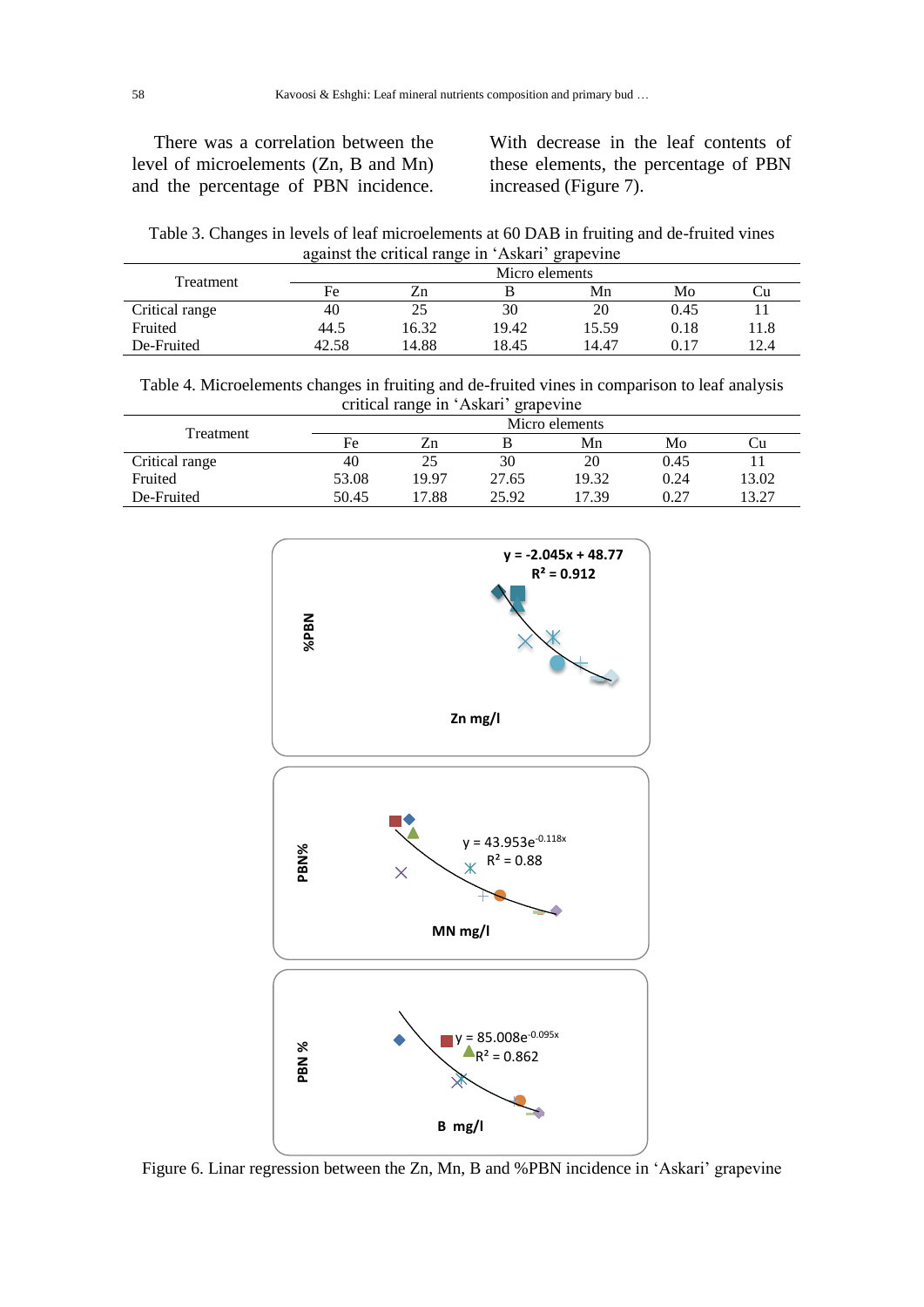



Figure 7. Changes of microelements in fruiting and de-fruited vine in different date of samplings related to %PBN.

Figure7 shows that the PBN rate has increased with the sampling date in both fruiting and de-fruited vines, with the rate of PBN being higher in fruiting vines than de-fruited ones. Also, the

concentration of Zn reduced with the advancing sampling date in 'fruiting' and 'de-fruited' vines; however, the amount of Mn and B reduced just in 'de-fruited' vines.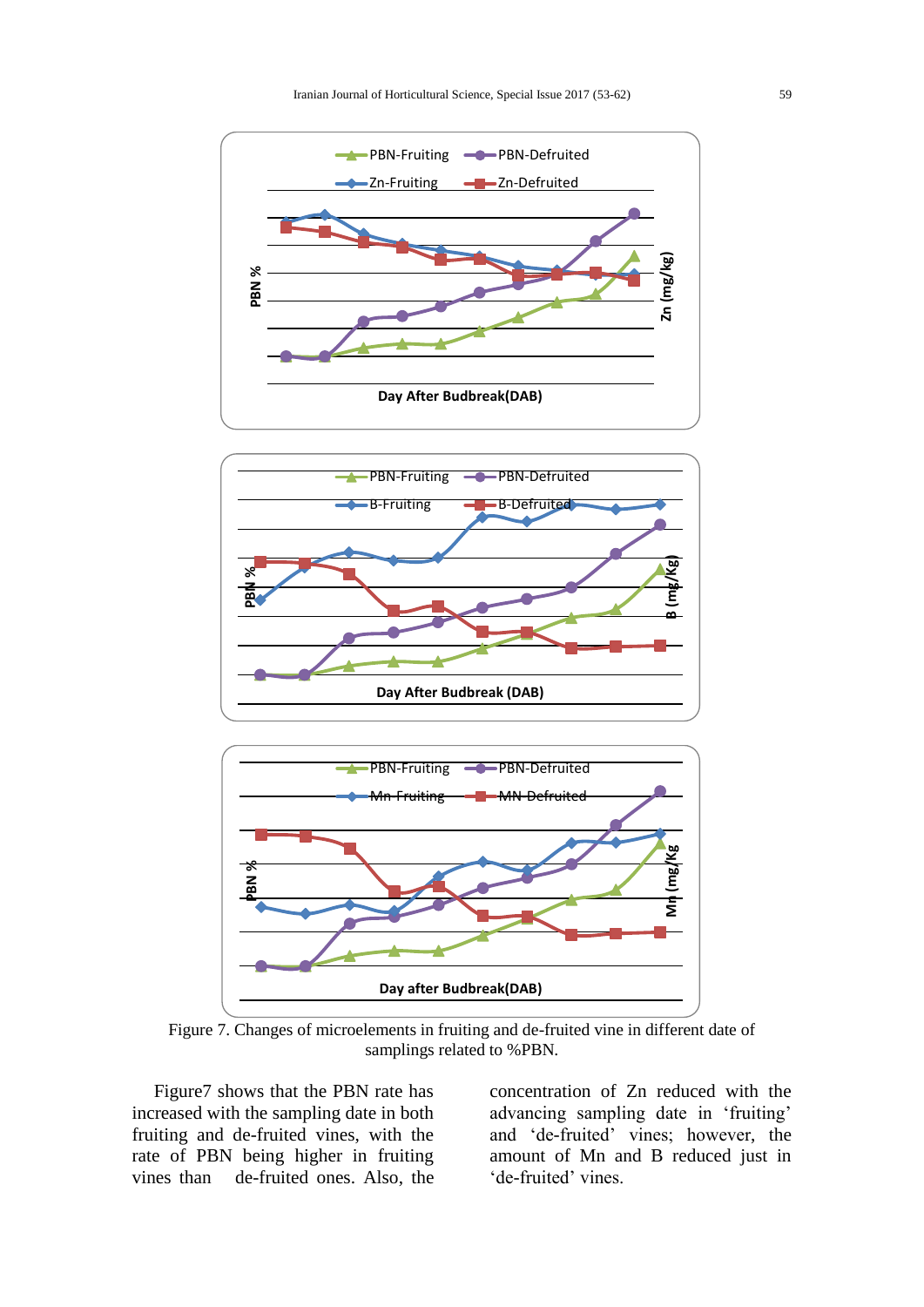The incidence of PBN in vineyards has been studied in some countries, indicating that this physiological disorder can significantly decrease fruit yield (Kavoosi, *et al.* 2013). Grapevines are adapted to a wide range of soil types and have fewer mineral deficiency problems and a lower plan food demand than many other horticultural crops (Perez Harvey, 2008). In other words, a normal fertile soil with essential nutrients for vine growth is needed. Deficiencies of micro elements drastically affect grape yield and quality, and excessive amounts of some nutrients can also be harmful (Perez Harvey, 1993). There are conflicting reports in the literature regarding the effect of mineral nutrients on BN. From these reports, it is not possible to conclude whether the nutrient factor is the cause, the effect, or independent of the BN problem. It was, therefore, hypothesized that mineral nutrients may be locally deficient in the lateral buds and that such deficiencies might lead to BN. Studies conducted in India have indicated that excessive fertilizer application and irrigation result in flower bud killing in 'Anab-e-Shahi' grapes (Bains *et al*., 1981; Bindra & Chohan, 1975). Zinc and iron deficiencies are the most common micro elements nutritional disorders that have been observed in many vineyards of Iran. Another common deficiency includes manganese, boron, copper, molybdenum. Most vineyards of Sisakht region, where the soil temperature is very low in spring, i.e., when the grapes need to make the most of the mentioned elements, absorption of nutrients from the soil by the roots is reduced. There is also considerable amount of lime ( $\geq 60\%$ ) in the soil with high pH (7.9). Under these conditions, vines cannot uptake iron and other micronutrients including zinc and boron. Bud mortality, as a proven disorder in the vineyard, induces low fertility, poor bud break in next spring and eventually reduces the productivity of the 'Askari'grape.

Several external factors such as temperature, light, availability of nutrients and water may have an impact on the fertility of the grapevine buds (Shikhamany, 1999; Dry, 2000; Mullins *et al*., 2000). In addition to nutrient deficiencies, PBN disorder is more common in vigorous vine, because the tip of the shoots is too strong for photosynthetic assimilates. Therefore, actively growing shoot tips compete for carbohydrates and minerals with bunches. Mineral deficiency in Riesling and Chardonnay grape cultivars showed that PBN disorder is not due to deficiencies in essential elements (Vasudevan, 1997). Contrary to some reports, the role of mineral elements in the fertility and mortality of 'Askari' grape buds in the vineyards surveyed is shown. Insufficient amounts of some micronutrients such as Zn, B and Mn, which were below the normal range in the developing buds in our findings, were related to PBN disorder. The possible involvement of these elements in root growth and hormone synthesis can be effective in bud development and the above mentioned disorder. The possible involvement of these micro elements in root growth and therefore in cytokinins biosynthesis could explain their influence in floral stimulus (Jako, 1976).

### **Conclusion**

In general, our findings show the role of zinc, boron and manganese deficiency in PBN incidence in 'Askari' table grape. Also with increasing the concentrations of Zn, B and Mn in leaves, PBN percentage significantly decreased. The amount of PBN in defruited vines was more than that of fruiting vines.

#### **Acknowledgements**

Special thanks go to Mr. M. Hosseini Farehi for his cooperation in collecting data in vineyard of this study.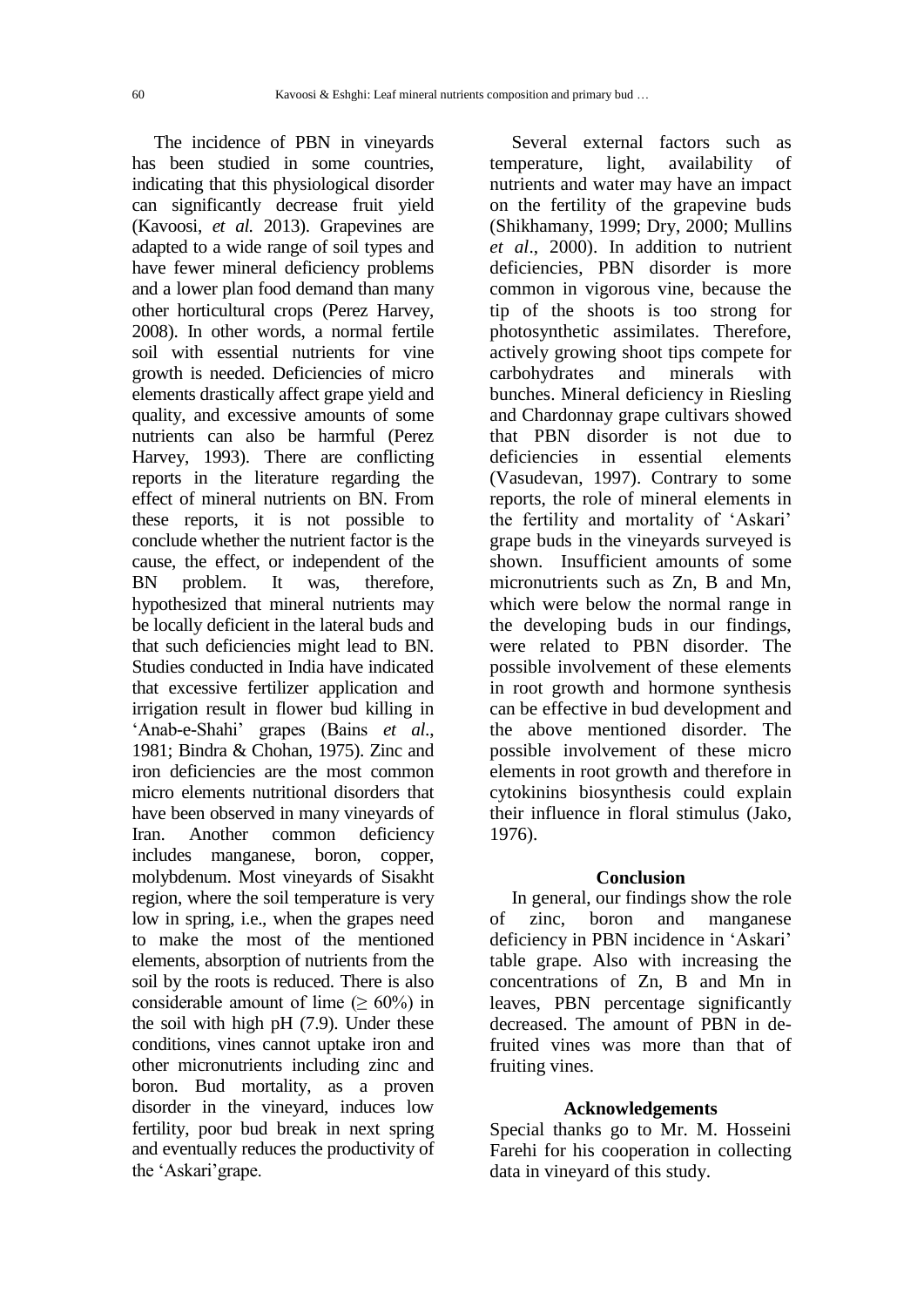## **REFERENCES**

- 1. Anonymous, (2012). FAO. Statistical database. Available in: http://faostat.fao.org/faostat/collection.
- 2. Bains, K. S., Bindra, A. S. & Bal, J. S. (1981). Seasonal changes in carbohydrate and mineral composition of vigorous and devitalized Anab-e-Shahi grapevines in relation to unfruitfulness. *Vitis,* (20), 311-319.
- 3. Bindra, A. S. & Chohan, J. S. (1975). Flower-bud killing in Anab-e-Shahi grapes. *Indian Journal Mycology Plant Pathology*, (5), 63-68.
- 4. Bremner, J. M. & Mulvaney, C. S. (1982). Total Nitrogen. In: Methods of Soil Analysis, part  $2^{nd}$  Ed. (eds. A. L. Page, R. H. Miller and D. R. Keeney). ASA, SSSA Monograph No. 9, Madison, Wisconsin. pp: 595-624.
- 5. Candolfi-Vasconcelos, M. C. & Koblet, W. (1990). Yield, fruit quality, bud fertility and starch reserves of the wood as a function of leaf removal in *Vitis vinifera*  evidence of compensation and stress recovering. *Vitis*, (29), 199-221.
- 6. Collier, G. F. & Tibbetts, T. W. (1983). *Tipburn of lettuce*. In: Janick J. (ed.) Horticultural Reviews. Westport, CT. The Saybrook Press Inc.
- 7. Day, P. R. (1965). Particle fractionation and particle size analysis. In: Methods of Soil Analysis, Part 1, (eds. Black CA, Evans DD, White JL, Ensminger LE, Clark FE), ASA Madison, Wisconsin. 545-566.
- 8. Dry, P. R. & Coombe, B. G. (1994). Primary bud-axis necrosis of grapevine. I. Natural incidence and correlation with vigour. *Vitis*, (33), 225-230.
- 9. Dry, P.R. (2000). Canopy management for fruitfulness. *Australian Journal of Grape and Wine Research*, (6), 109-115.
- 10. Enideg, D. (2008). Importance of *Ficus thonningii* Blume in soil fertility improvement and animal nutrition in Gondar Zuria, Ethiopia. M.Sc. Thesis, University of Natural Resources and Applied Life Science, Vienna.
- 11. Golomp, A. & Goldschmidt, F. F. (1981). Mineral balance of alternate bearing "Wilking" mandarins. *Alon Hanotea*, (35), 639-647. (Hebrew)
- 12. Hartmann, H. T., Uriu, K. & Lilleland, O. (1966). *Olive nutrition*. Fruit nutrition. Horticultural Publications. Rutgers University, New Brunswick, New Jersey, pp. 252-261.
- 13. Jackson, D. I. & Lombard, P. B. (1993). Environmental and Management Practices Affecting Grape Composition and Wine Quality - A Review. *American Journal of Enology and Viticulture*, 44(4), 409-430.
- 14. Jako, N. (1976). The relationship between nitrogen, phosphorus, potassium and magnesium nutrition and growth of grapevines and cytokinin production by the roots. *Szoleszet es Borazet*, 1, 35-47.
- 15. Kavousi, B., Eshghi, S., Tafazzoli, E. & Rahemi. M. (2012). A study of the disease occurrence date, severity and anatomical changes due to bud necrosis in different stages of growth and development of grapevines (*Vitis vinifera* L. cv. Askari). *Iranian Journal of Horticultural Science and Technology,* 42(4), 349-356.
- 16. Kavoosi, B., Eshghi, S., Tafazoli, E., Rahemi, M. & Emam, Y. (2013). Anatomical study and natural incidence of primary bud necrosis and its correlation with cane diameter, node position and sampling date in *Vitis vinifera* L. cv. Askari. *Annals of Biological Research*, 4(3), 163-172.
- 17. Lavee, S., Melamud, H., Ziv, M. & Bernstein, Z. (1981). Necrosis in grapevine buds (*Vitis vinifera* cv. Queen of Vineyard) I. Relation to vegetative vigour. *Vitis*, (20), 8-14.
- 18. Motomura, Y. (990). Distribution of 14C-assimilates from individual leaves on clusters in grape shoots. *American Journal of Enology and Viticulture*, (41), 06-312.